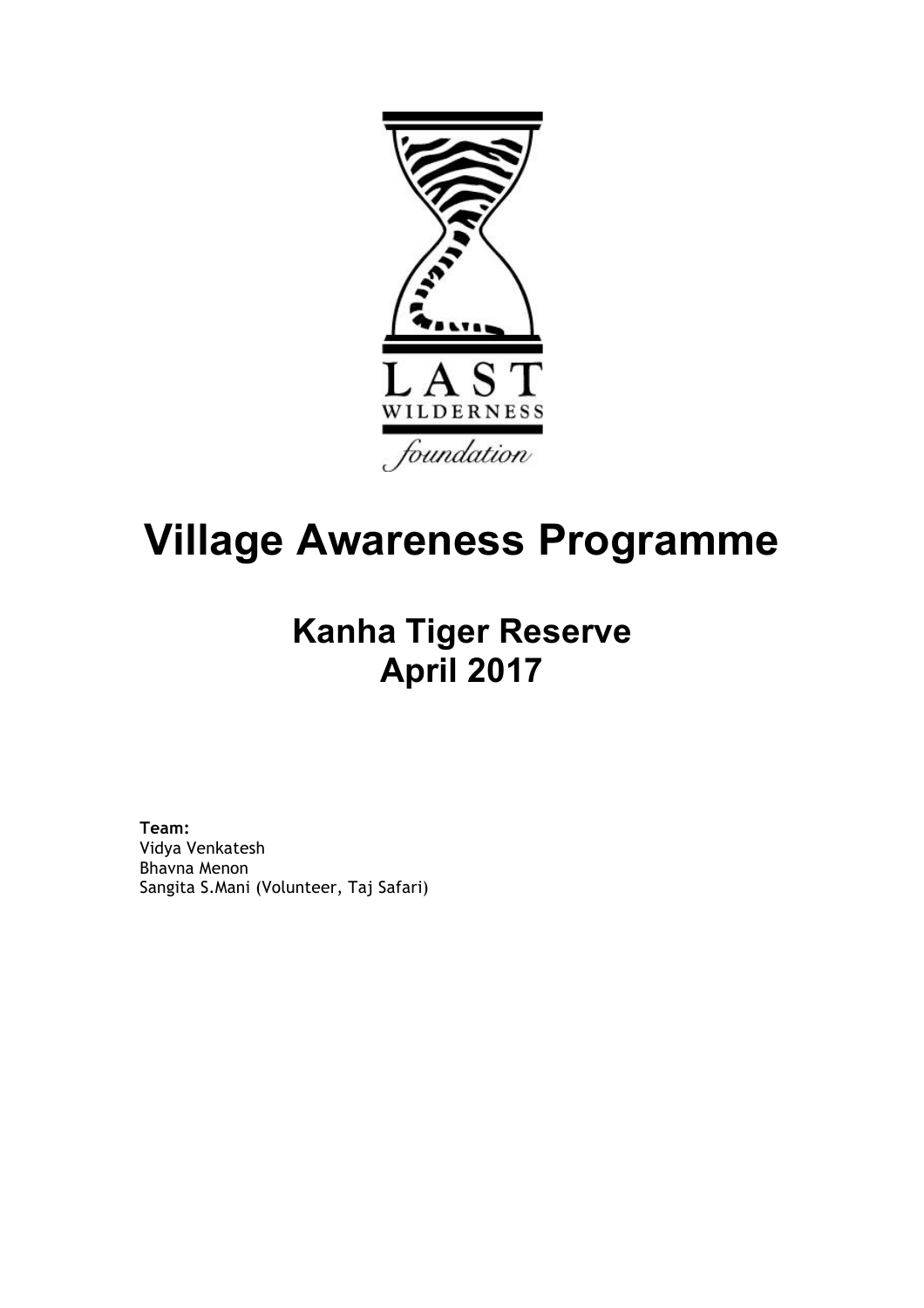### **Village Awareness Programme Kanha Tiger Reserve, April 2017**

#### **The programme**

Last Wilderness Foundation in association with the Kanha Tiger Reserve Forest Department conducted the first leg of the Village Awareness programme in the buffer zone of the tiger reserve which was focussed to address the Baiga community. The programme was initiated from  $1<sup>st</sup> - 4<sup>th</sup>$  April and covered 4 villages located in close proximity of the park.

The idea behind the programme was to meet with the local communities residing in the villages and to have a dialogue with them about the importance of conservation and what they can do in their capacity to protect it. To this effect, they were shown a movie called 'The Truth about Tigers' which labels in details the threats to tigers and the measures required to protect it. The screening was followed by a presentation about Kanha and how imperative it is to safeguard this landscape for the sake of their own survival.

The villages covered were Behra Khar (Bandha Tola), Batwar, Mowala and Khaapa and saw participation of about 80 people from each village.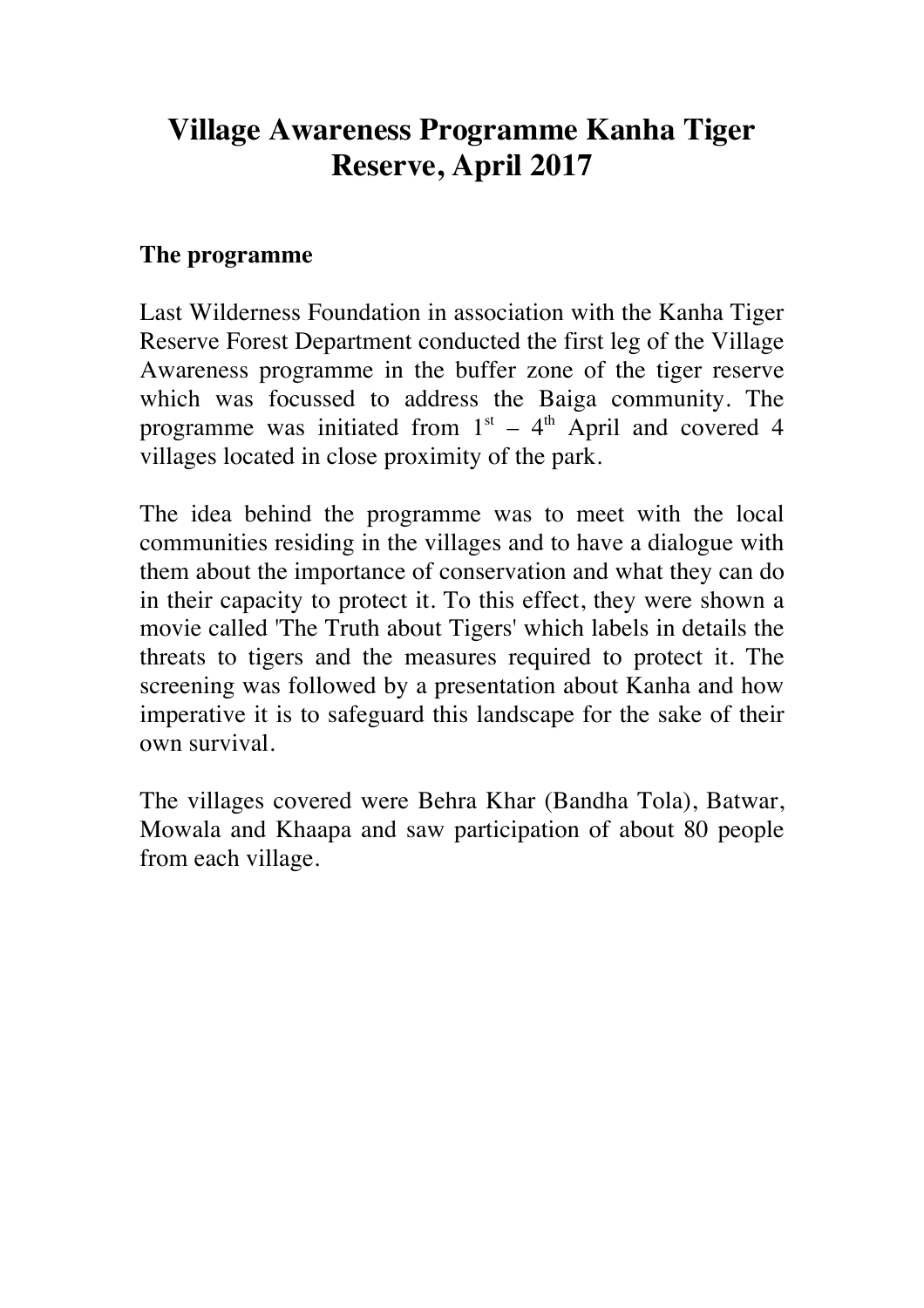

Pic 1:All smiles waiting for the movie to begin



**Pic 2: Movie screening in progress**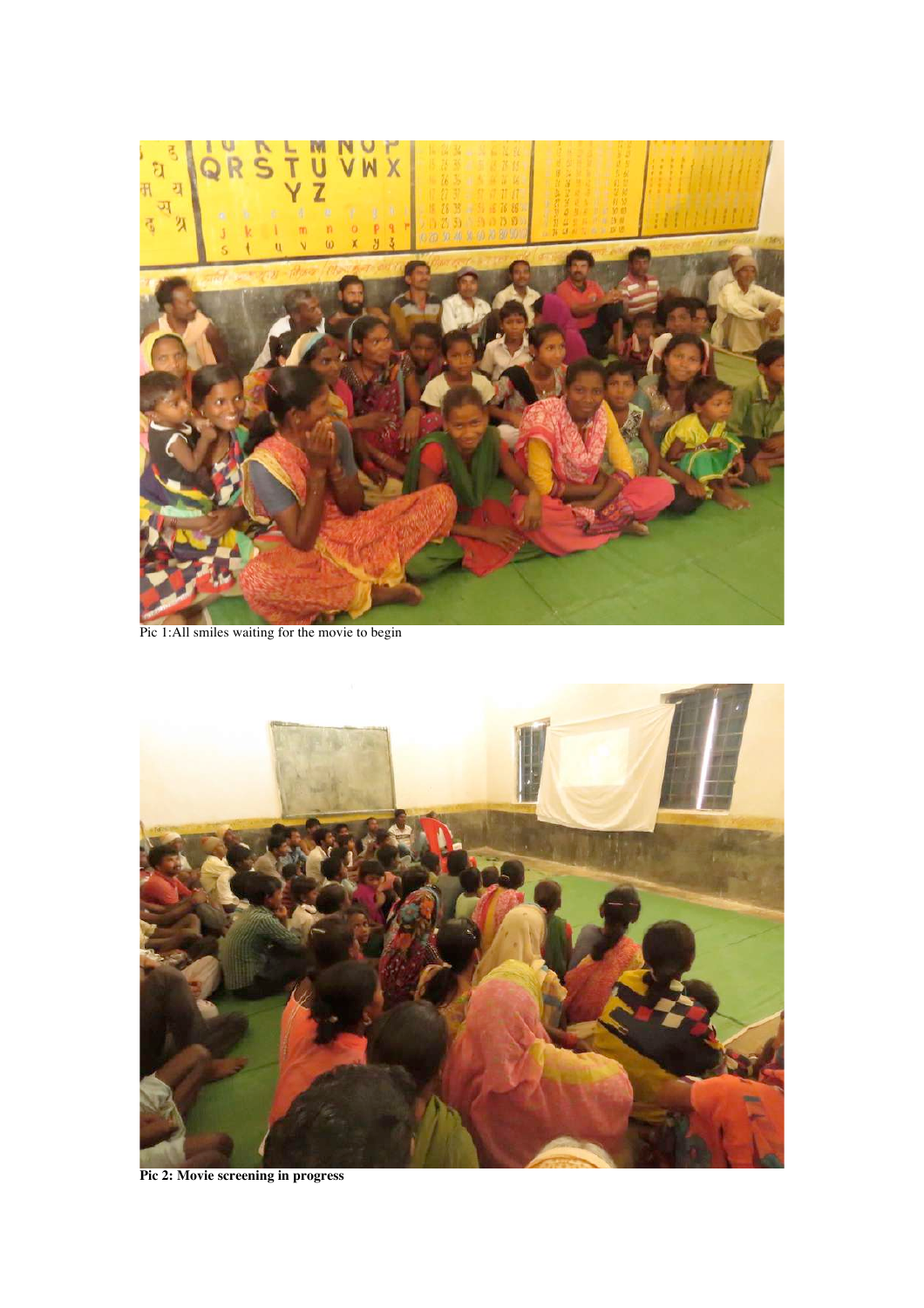#### **Understanding challenges**

Apart from discussing conservation issues another aim of the meeting was to understand the challenges faced by the villagers and to derive solutions to those challenges. The meeting was met with enthusiasm and proved to be an interactive one.



Pic 3: Discussion regarding challenges faced by the villagers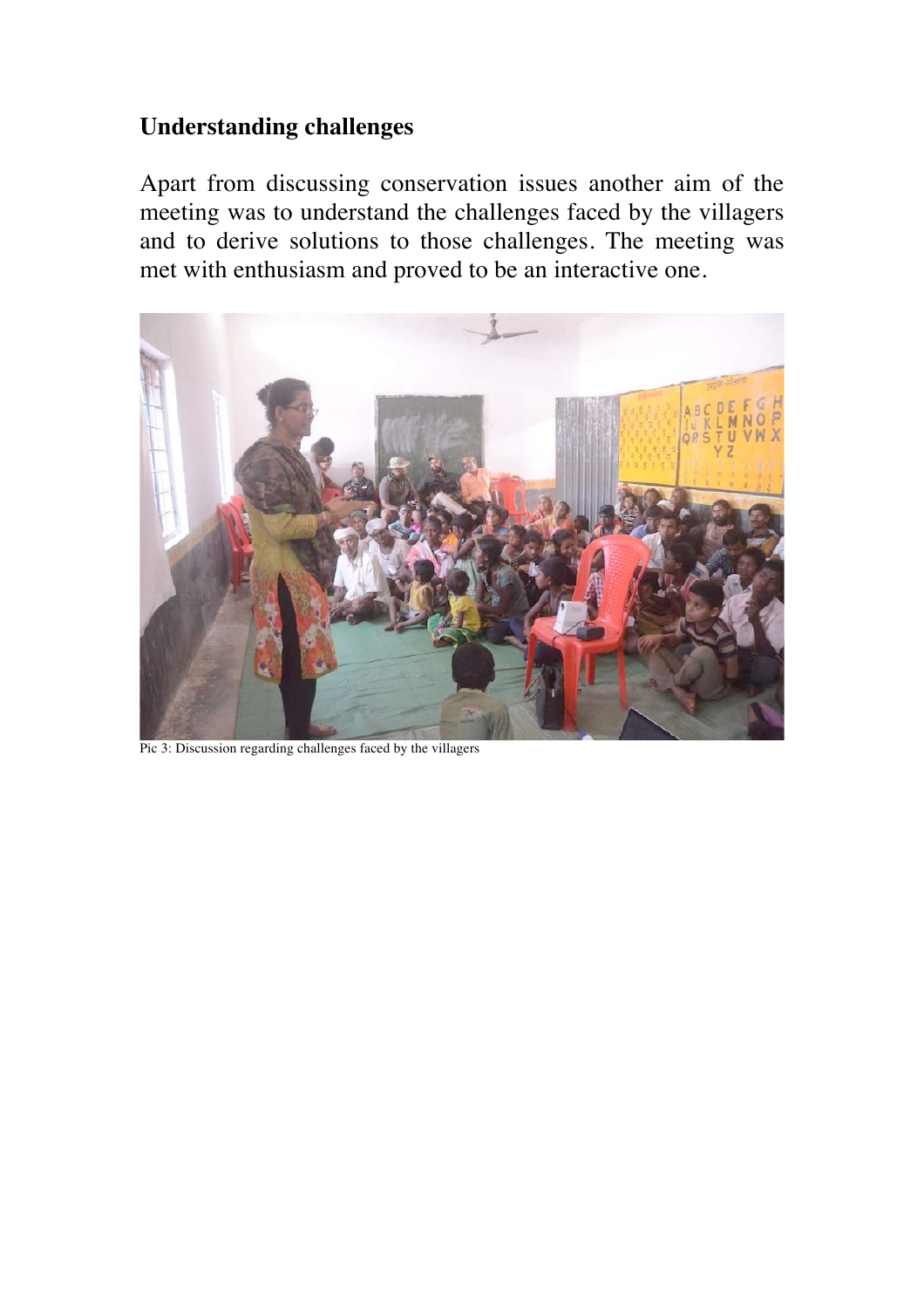

Pic 4: Discussion with regard to the importance of Kanha



Pic 5: Rapt audience during the discussion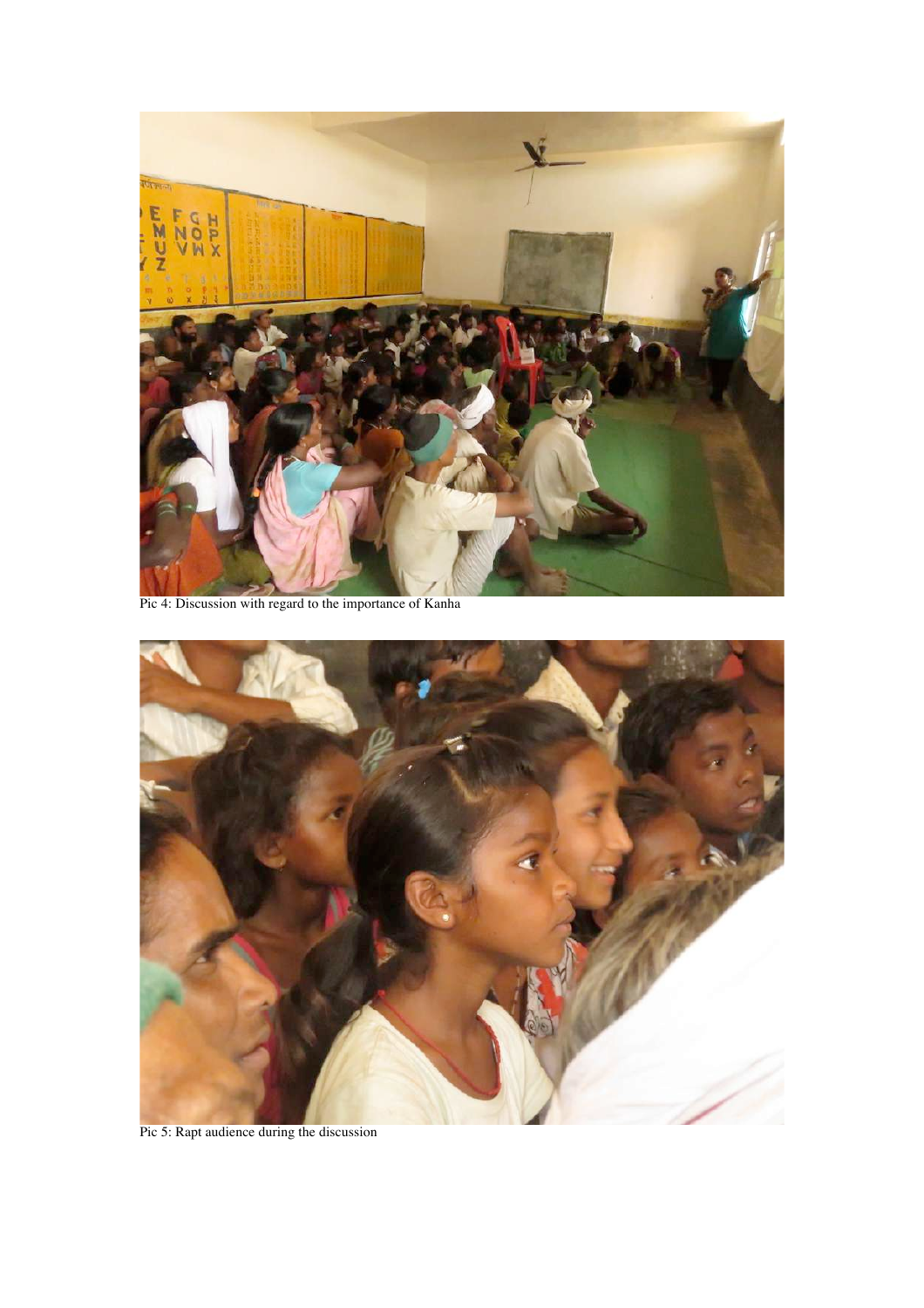

Pic 6: A bit of internal discussion amongst the elders of the village



Pic 7: A young student helps us operate the presentation